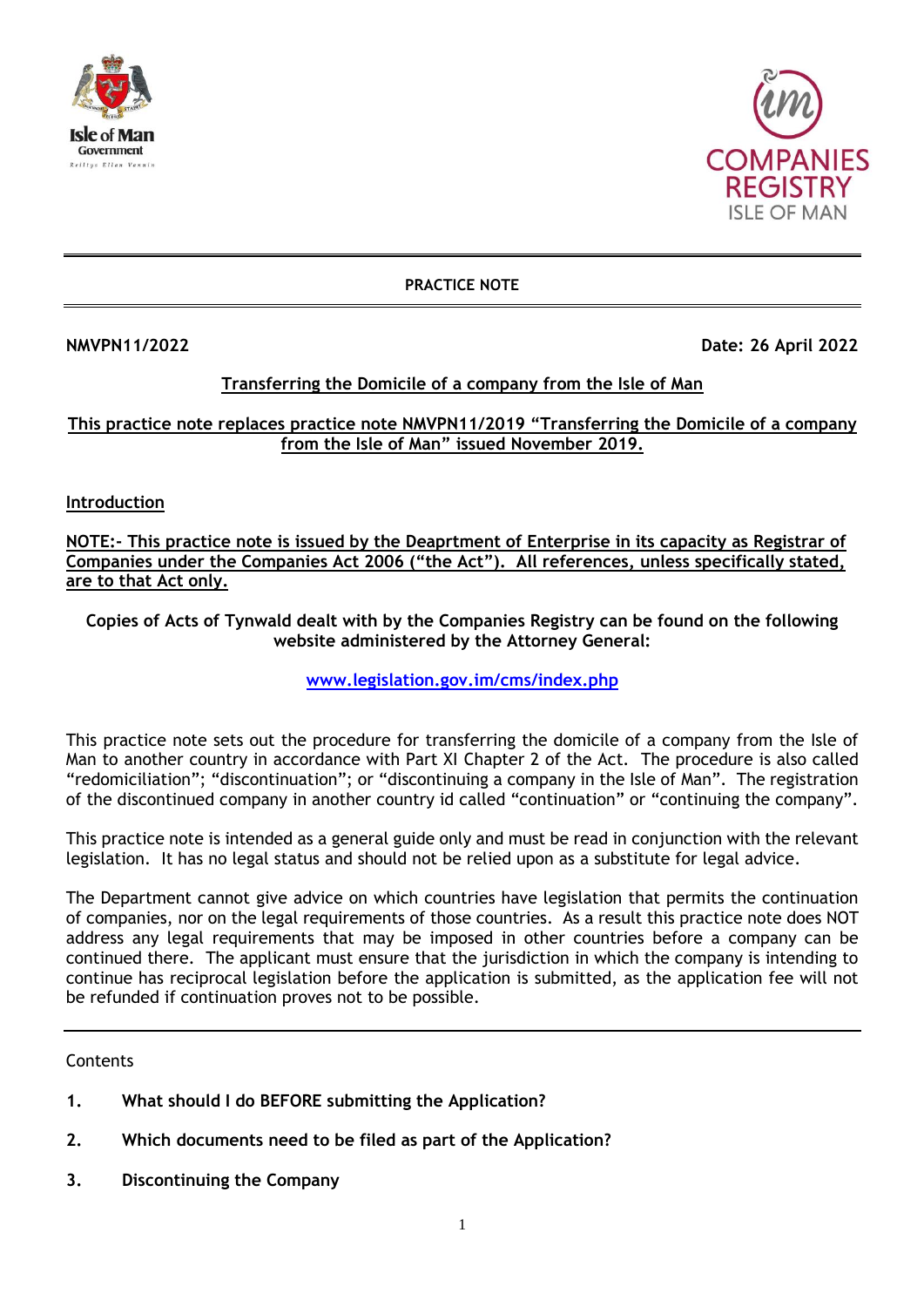# **4. What fees are payable?**

# **5. Further information**

## **1. What you should do before submitting the application**

- 1.1 Any company incorporated in the Isle of Man can be discontinued UNLESS:-
	- 1. It is in liquidation or subject to insolvency or analogous proceedings in any jurisdiction; or
	- 2. A receiver or manager has been appointed in relation to any of its assets; or
	- 3. It has entered into an arrangement with its creditors that has not been concluded; or
	- 4. An application made to a court in any jurisdiction for the liquidation of the company or for the company to be subject to insolvency or analogous proceedings has not yet been determined; or
	- 5. The company fails to satisfy the solvency test as defined in section 49 of the Act
- 1.2 Your attention is drawn to Section 171 of the Act, which places certain restriction on the transfer of domicile of Manx companies. Briefly, the company will not be eligible for transfer unless the laws of the destination country or territory allow for the following**.**
	- 1. The property of the company continues to be the property of the continued company;
	- 2. The continued company continues to be liable for the obligations of the company;
	- 3. Any existing cause of action, claim or liability to prosecution in respect of the company is unaffected;
	- 4. Any conviction against, or any ruling, order or judgement in favour of or against the company may be enforced by or against the continued company.
- 1.3 Section 172 of the Act makes provision that the transfer of domicile of a Manx company shall not be deemed to create a new legal entity or prejudice or affect the continuity of the body corporate that was formerly a Manx company subject to the Act.

### 1.4 **Before applying to the Department for its consent, you must ensure that the following actions have taken place;**

- 1. You must arrange for a resolution of the members to be passed by a majority vote of 75% of each class of members authorising the continuance in a named country or territory outside the Isle of Man
- 2. You must send a notice to every member of the company and arrange for the notice to be published at least 21 days prior to the application in two newspapers published and circulating in the Isle of Man (as per Companies (Publication of Notice) Regulations 2006). These notices must advertise the company's intention to cease to be registered in the Isle of Man and to continue in the named country or territory outside the Isle of Man.
- 3. You must obtain the written consent to the making of the application by the holders of all charges registered against the company under Section 138 of the Act.
- 4. All the directors of the company must make a Statutory Declaration Form IM29A stating that the company complies with the requirements listed in 1.1 above.
- 5. The registered Agent of the company must complete the Application Form (see 2.1 below).
- 6. The obligations of the Beneficial Ownership Act 2017 have been met. The appointed Nominated Officer/Corporate Services Provider will be required to make a declaration to the Beneficial Ownership database confirming that the beneficial ownership information is accurate and up to date.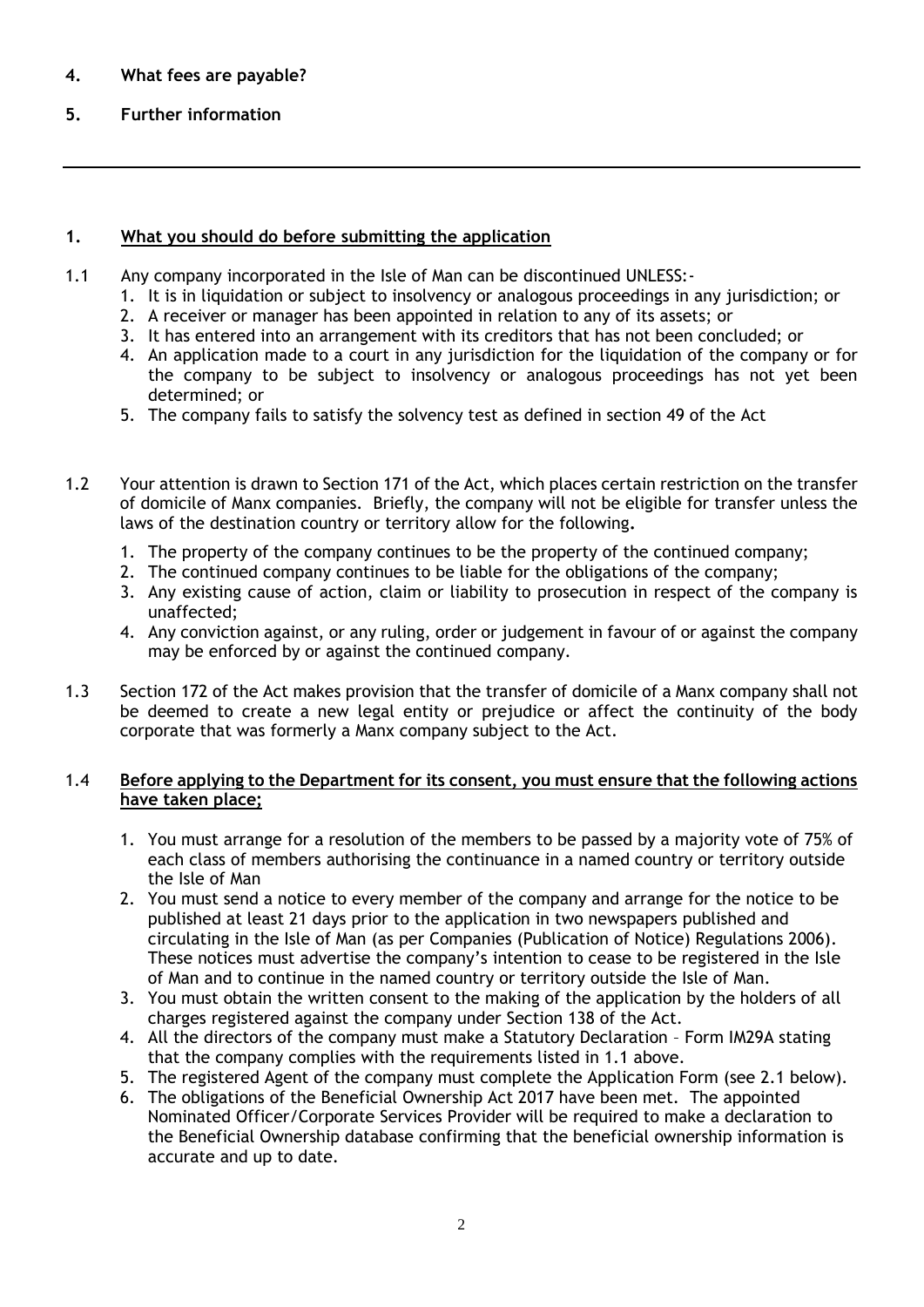1.5 **PLEASE NOTE – The items listed above relate ONLY to the procedure for applying to the Department for its consent to the transfer. The Department cannot give legal advice as to compliance with paragraphs 1.1 and 1.2 above, nor in relation to any other legal and/or financial enquiries that you ought reasonably to make depending on why you wish to transfer the domicile of the company.**

## **2. Documents to be filed as part of the Application**

- 2.1 There is an Application Form IM29 to be completed by the company's registered agent (1.4.5.3). This form (and any other form) can be downloaded from the Department's website at <https://www.gov.im/categories/business-and-industries/companies-registry/>
- 2.2 The following documents need to be submitted to the Department along with the application form:
	- 1. A certified copy of the resolution authorising the continuance (1.4.1.)
	- 2. The original Statutory Declaration Form IM29A made by all directors of the company (1.4.4.)
	- 3. A copy of the notice sent to each member (1.4.2.)
	- 4. The written consent by the holders of all charges (1.4.3.)
- 2.3 Provided that the documents are complete and correct, the Department will grant its written consent to the transfer. That consent is valid for 12 weeks from its date. During that 12 week period, the company must be continued in the named country.

**PLEASE BE AWARE – There is no provision for the Department to extend the time period for its consent. If the company has not been continued in the named country within that 12 week period, then a fresh application, together with the accompanying documents and fees payable, will need to be made if the discontinuation of the company is to proceed.**

2.4 If the Department refuses to accept the application for registration, you have, under Section 208(4) of the Act, the right to appeal to the Isle of Man High Courts of Justice against such refusal.

#### **3. Discontinuing the Company**

- 3.1 When you have received the written consent of the Department to the transfer, you should seek to have the company continued in the named country as soon as possible after the consent is given, as the Department's consent expires by law after 12 weeks.
- 3.2 Once the company has been continued in the named country, you have 14 days to file a certified copy of the Certificate of Continuation issued to it by the competent authorities in that country. For your convenience, the Department has prepared a non-prescribed Form IM30 to accompany the certified copy.
- 3.3 On delivery of these documents, the Department will issue a Certificate of Discontinuance to the company. This certificate will be deemed to provide conclusive proof that all the requirements of the Act have been complied with and that the company is duly continued. The Act will cease to apply to the company as from the date of continuation as stated in the instrument of continuance.
- 3.4 Failure to have the company continued or to submit the copy instrument of continuance within the prescribed time periods means that the company cannot be discontinued in the Isle of Man. In such circumstances, a fresh application would need to be made to the Department. The Department cannot comment on, and will accept no liability for, any legal implications of a failure to have a company discontinued in the Isle of Man.

## **4. Fees payable**